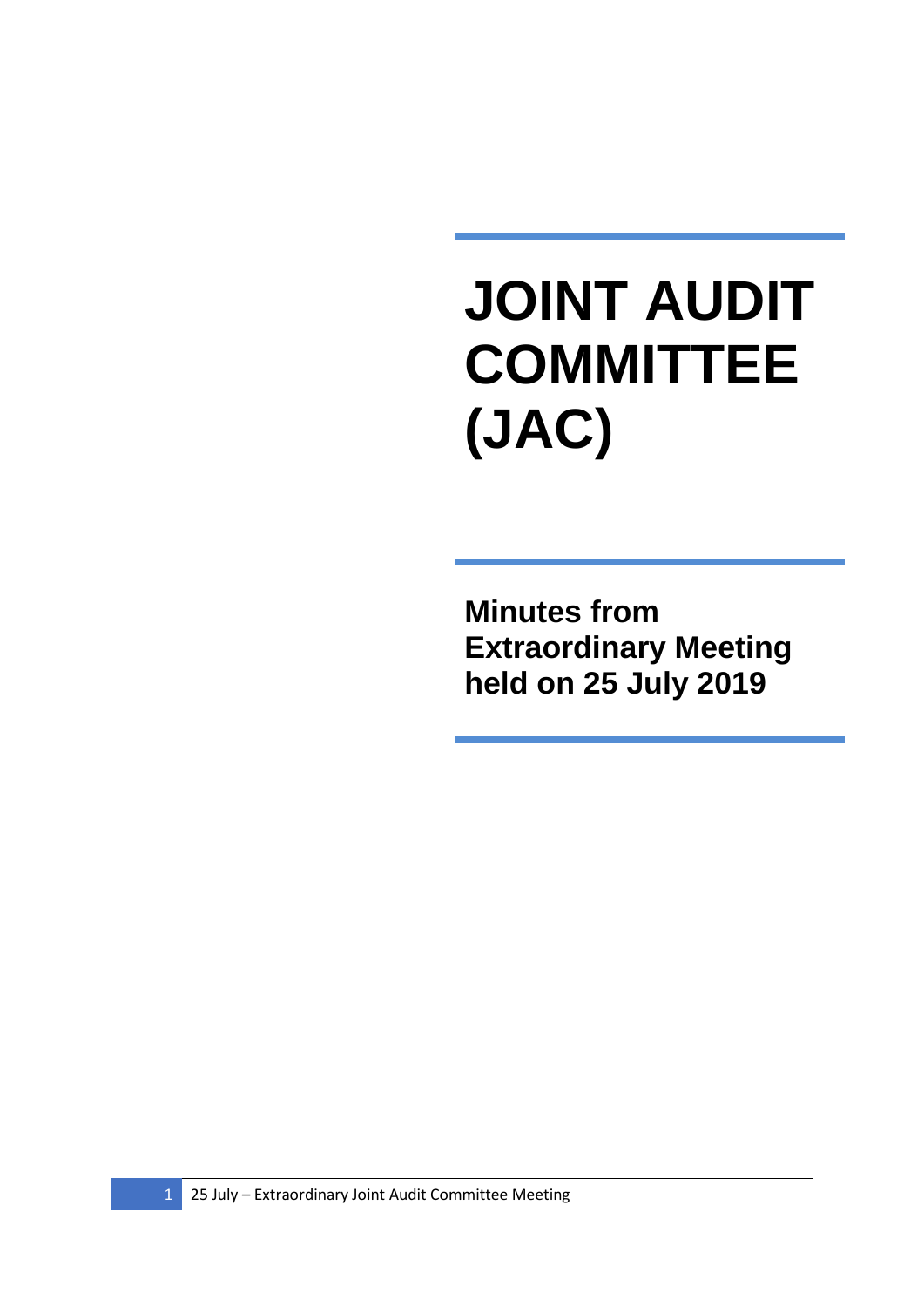

## **JOINT AUDIT COMMITTEE Extraordinary Meeting**

Held on Thursday 25 July 2019, 11.30 am, Meeting Room 8.4 Lloyd House, Colmore Circus, B4 6NQ

## **Present:**

| <b>Sue Davis</b>       | -                        | Chair                                            |
|------------------------|--------------------------|--------------------------------------------------|
| <b>Christine Barve</b> | $\overline{\phantom{a}}$ | Vice Chair                                       |
| Lynn Joyce             | $\overline{\phantom{a}}$ | <b>Head of Internal Audit</b>                    |
| Cath Hannon            | -                        | Strategic Policing and Crime Board (SPCB) Member |
| Ernie Hendricks        | -                        | Strategic Policing and Crime Board (SPCB) Member |
| Gurinder Singh Josan   | -                        | Strategic Policing and Crime Board (SPCB) Member |
| Neil Chamberlain       | -                        | Director of Commercial Services (WMP)            |
| Abi Preston            | -                        | Senior Accountant (WMP)                          |
| <b>Emily Mayne</b>     |                          | Engagement Manager, Grant Thornton               |
|                        |                          |                                                  |

| 1. | Item 1 - Apologies<br>Apologies were received from<br>DCC Louisa Rolfe (WMP),<br>Davinder Jagpal (WMP),<br>Jonathan Jardine (PCC),<br>$\sim$<br>Mark Kenyon (PCC), and                                                                                                                                                                                                                                                                                                                                                                                                                                                                                                                                                                                                                                                                                                                                                                                                                                                                                                                                                                                                                                                                                                                                                                                                                                 |
|----|--------------------------------------------------------------------------------------------------------------------------------------------------------------------------------------------------------------------------------------------------------------------------------------------------------------------------------------------------------------------------------------------------------------------------------------------------------------------------------------------------------------------------------------------------------------------------------------------------------------------------------------------------------------------------------------------------------------------------------------------------------------------------------------------------------------------------------------------------------------------------------------------------------------------------------------------------------------------------------------------------------------------------------------------------------------------------------------------------------------------------------------------------------------------------------------------------------------------------------------------------------------------------------------------------------------------------------------------------------------------------------------------------------|
|    | Paul Grady (Grant Thornton).<br>$\overline{\phantom{0}}$                                                                                                                                                                                                                                                                                                                                                                                                                                                                                                                                                                                                                                                                                                                                                                                                                                                                                                                                                                                                                                                                                                                                                                                                                                                                                                                                               |
| 2. | Item 2 – Declarations of interests<br>No interests were declared.                                                                                                                                                                                                                                                                                                                                                                                                                                                                                                                                                                                                                                                                                                                                                                                                                                                                                                                                                                                                                                                                                                                                                                                                                                                                                                                                      |
| 3. | <u>Item 3 – Joint Audit Findings report</u><br>As the paper was circulated two days prior to the meeting, the Chair asked the<br>external auditor to give a fuller introduction than usual.<br>Emily Mayne went through the main points of the paper.<br>Work is now substantially complete and thanks were given to the finance team as<br>the process had been much smoother than the previous year. Abi Preston and<br>Davinder Jagpal in particular were thanked for their support.<br>This year the Financial Reporting Council required additional testing on large<br>$\bullet$<br>estimates in property, plant and equipment and the pension liability. Some are<br>still going through the review process but nothing has been identified to date that<br>would require a material amendment to the accounts.<br>The property valuation was provided at 31/12/18. Further confirmation is required<br>$\bullet$<br>from the valuer that there is no significant change in the valuation as at 31/3/19.<br>The asset register currently doesn't allow a split of revaluations. This is an<br>$\bullet$<br>accounting technicality and it is suggested the PCC looks at this next year.<br>The revised figures from the actuary as a result of the McCloud ruling have been<br>$\qquad \qquad \blacksquare$<br>reviewed with no concerns identified. The Actuarial information on the impact of |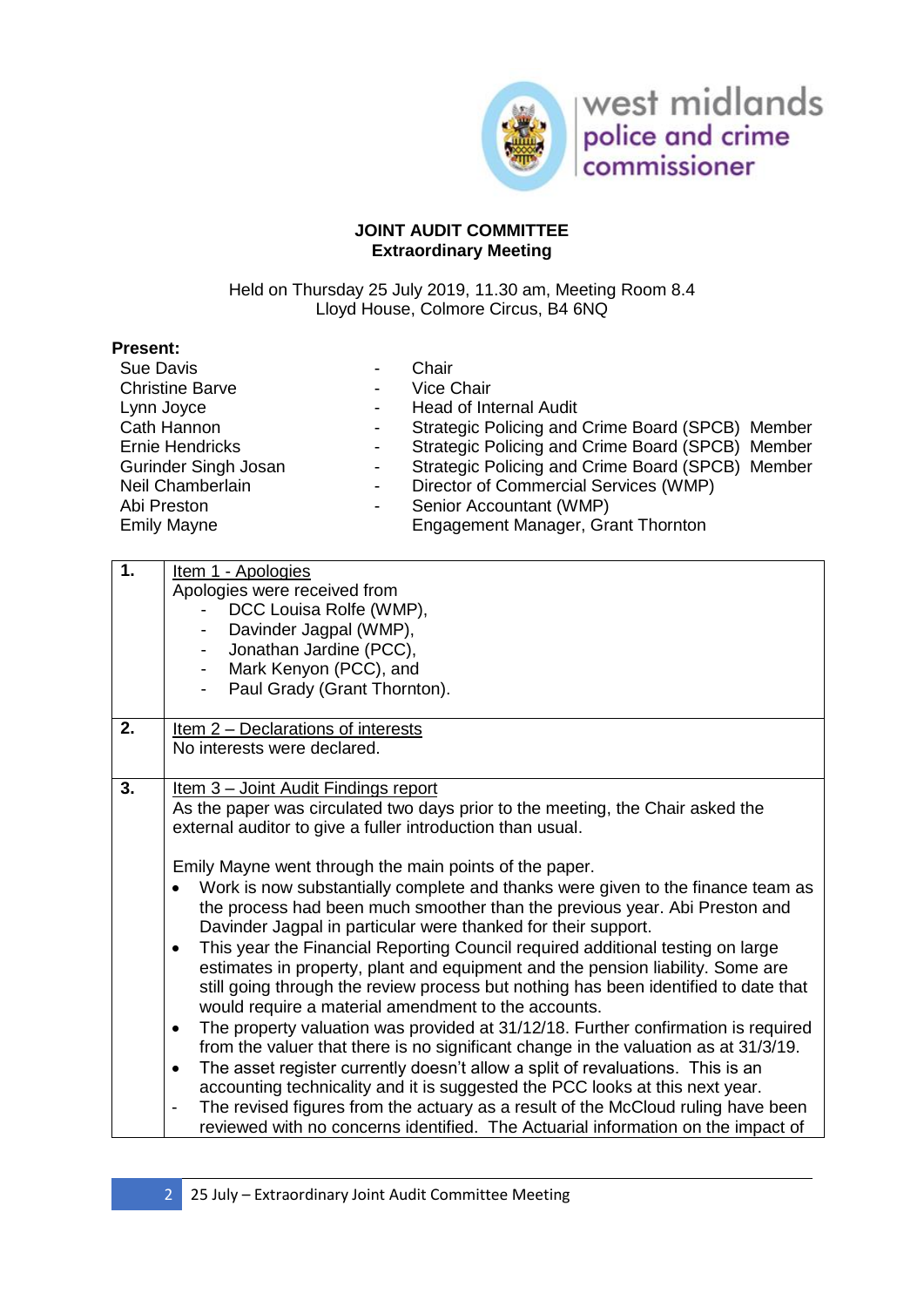| the Guaranteed Minimum Pension ruling was also reviewed and there are no<br>material misstatements in the accounts now.<br>Ernie Hendricks asked whether the confirmation requests from third parties<br>(page 13) are vital.<br>Emily Mayne clarified that evidence directly from 3 <sup>rd</sup> parties is the best evidence for<br>auditors. Auditors can write directly to the banks for confirmation of balances, or<br>alternatively they can observe someone logging-in to the banking system and<br>showing the bank balance as at 31 <sup>st</sup> March.<br>Guringer Singh Josan asked if not showing the split in revaluations (page 7)<br>is something to be concerned about as the report states 'This results in the<br>PCC accounts not complying with the Code.'<br>Emily Mayne confirmed that this is more a formality. Whilst the report states this<br>doesn't comply with the Code, this doesn't affect their ability to give an opinion.<br>The Chair noted that the valuation was taken on 31/12/18 but auditors want<br>$\overline{\phantom{a}}$<br>to know the valuation at 31/3/19 and that this appears a duplication of effort<br>Emily Mayne explained that in the past valuations were received at 31 <sup>st</sup> December<br>and Auditors did their own reasonableness assessment. The Financial Reporting<br>Council have change their requirements and now require the valuer to give an<br>assessment as at 31 <sup>st</sup> March.<br>Emily went on to discuss the Value For Money aspects of the report:<br>Devolution – governance discussion were tracked through the Board papers and<br>$\bullet$<br>arrangements were appropriate. No risks were identified<br>Financial Strategy and Long term Sustainability - The Force worked hard to take<br>٠<br>on the transformation programme and have looked to use reserves in the best<br>way possible. The arrangements in place are sufficient to go forward as a<br>financially stable organisation in the medium term.<br>Risk Management - Thanks were given to Kath Holder who has been very<br>$\bullet$<br>helpful throughout the review. The scoring mechanisms between PCC and Force<br>differ. This has already been recognised by JAC and training is being arranged<br>for JAC members in September.<br>The Chair commented that the scoring methodology has been raised<br>previously by JAC and it is good to see it has been reported on.<br>Cath Hannon recognised that whilst DCC Rolfe sits on JAC, some of the JAC<br>members also bring their perspective operationally. With Waheed Saleem<br>no longer being on the Committee and Cath on travels, how will JAC get<br>oversight of WMP2020 risks?<br>The Chair requested this be included on the risk agenda for the next JAC meeting.<br>Cath Hannon questioned whether there is any value in having one common<br>scoring methodology for the Force and PCC. |  |
|-------------------------------------------------------------------------------------------------------------------------------------------------------------------------------------------------------------------------------------------------------------------------------------------------------------------------------------------------------------------------------------------------------------------------------------------------------------------------------------------------------------------------------------------------------------------------------------------------------------------------------------------------------------------------------------------------------------------------------------------------------------------------------------------------------------------------------------------------------------------------------------------------------------------------------------------------------------------------------------------------------------------------------------------------------------------------------------------------------------------------------------------------------------------------------------------------------------------------------------------------------------------------------------------------------------------------------------------------------------------------------------------------------------------------------------------------------------------------------------------------------------------------------------------------------------------------------------------------------------------------------------------------------------------------------------------------------------------------------------------------------------------------------------------------------------------------------------------------------------------------------------------------------------------------------------------------------------------------------------------------------------------------------------------------------------------------------------------------------------------------------------------------------------------------------------------------------------------------------------------------------------------------------------------------------------------------------------------------------------------------------------------------------------------------------------------------------------------------------------------------------------------------------------------------------------------------------------------------------------------------------------------------------------------------------------------------------------------------------------------------------------------------------------------------------------------------------------------------------------------------------------------------------------------------------|--|
|                                                                                                                                                                                                                                                                                                                                                                                                                                                                                                                                                                                                                                                                                                                                                                                                                                                                                                                                                                                                                                                                                                                                                                                                                                                                                                                                                                                                                                                                                                                                                                                                                                                                                                                                                                                                                                                                                                                                                                                                                                                                                                                                                                                                                                                                                                                                                                                                                                                                                                                                                                                                                                                                                                                                                                                                                                                                                                                               |  |
|                                                                                                                                                                                                                                                                                                                                                                                                                                                                                                                                                                                                                                                                                                                                                                                                                                                                                                                                                                                                                                                                                                                                                                                                                                                                                                                                                                                                                                                                                                                                                                                                                                                                                                                                                                                                                                                                                                                                                                                                                                                                                                                                                                                                                                                                                                                                                                                                                                                                                                                                                                                                                                                                                                                                                                                                                                                                                                                               |  |
|                                                                                                                                                                                                                                                                                                                                                                                                                                                                                                                                                                                                                                                                                                                                                                                                                                                                                                                                                                                                                                                                                                                                                                                                                                                                                                                                                                                                                                                                                                                                                                                                                                                                                                                                                                                                                                                                                                                                                                                                                                                                                                                                                                                                                                                                                                                                                                                                                                                                                                                                                                                                                                                                                                                                                                                                                                                                                                                               |  |
|                                                                                                                                                                                                                                                                                                                                                                                                                                                                                                                                                                                                                                                                                                                                                                                                                                                                                                                                                                                                                                                                                                                                                                                                                                                                                                                                                                                                                                                                                                                                                                                                                                                                                                                                                                                                                                                                                                                                                                                                                                                                                                                                                                                                                                                                                                                                                                                                                                                                                                                                                                                                                                                                                                                                                                                                                                                                                                                               |  |
|                                                                                                                                                                                                                                                                                                                                                                                                                                                                                                                                                                                                                                                                                                                                                                                                                                                                                                                                                                                                                                                                                                                                                                                                                                                                                                                                                                                                                                                                                                                                                                                                                                                                                                                                                                                                                                                                                                                                                                                                                                                                                                                                                                                                                                                                                                                                                                                                                                                                                                                                                                                                                                                                                                                                                                                                                                                                                                                               |  |
|                                                                                                                                                                                                                                                                                                                                                                                                                                                                                                                                                                                                                                                                                                                                                                                                                                                                                                                                                                                                                                                                                                                                                                                                                                                                                                                                                                                                                                                                                                                                                                                                                                                                                                                                                                                                                                                                                                                                                                                                                                                                                                                                                                                                                                                                                                                                                                                                                                                                                                                                                                                                                                                                                                                                                                                                                                                                                                                               |  |
|                                                                                                                                                                                                                                                                                                                                                                                                                                                                                                                                                                                                                                                                                                                                                                                                                                                                                                                                                                                                                                                                                                                                                                                                                                                                                                                                                                                                                                                                                                                                                                                                                                                                                                                                                                                                                                                                                                                                                                                                                                                                                                                                                                                                                                                                                                                                                                                                                                                                                                                                                                                                                                                                                                                                                                                                                                                                                                                               |  |
|                                                                                                                                                                                                                                                                                                                                                                                                                                                                                                                                                                                                                                                                                                                                                                                                                                                                                                                                                                                                                                                                                                                                                                                                                                                                                                                                                                                                                                                                                                                                                                                                                                                                                                                                                                                                                                                                                                                                                                                                                                                                                                                                                                                                                                                                                                                                                                                                                                                                                                                                                                                                                                                                                                                                                                                                                                                                                                                               |  |
|                                                                                                                                                                                                                                                                                                                                                                                                                                                                                                                                                                                                                                                                                                                                                                                                                                                                                                                                                                                                                                                                                                                                                                                                                                                                                                                                                                                                                                                                                                                                                                                                                                                                                                                                                                                                                                                                                                                                                                                                                                                                                                                                                                                                                                                                                                                                                                                                                                                                                                                                                                                                                                                                                                                                                                                                                                                                                                                               |  |
|                                                                                                                                                                                                                                                                                                                                                                                                                                                                                                                                                                                                                                                                                                                                                                                                                                                                                                                                                                                                                                                                                                                                                                                                                                                                                                                                                                                                                                                                                                                                                                                                                                                                                                                                                                                                                                                                                                                                                                                                                                                                                                                                                                                                                                                                                                                                                                                                                                                                                                                                                                                                                                                                                                                                                                                                                                                                                                                               |  |
|                                                                                                                                                                                                                                                                                                                                                                                                                                                                                                                                                                                                                                                                                                                                                                                                                                                                                                                                                                                                                                                                                                                                                                                                                                                                                                                                                                                                                                                                                                                                                                                                                                                                                                                                                                                                                                                                                                                                                                                                                                                                                                                                                                                                                                                                                                                                                                                                                                                                                                                                                                                                                                                                                                                                                                                                                                                                                                                               |  |
|                                                                                                                                                                                                                                                                                                                                                                                                                                                                                                                                                                                                                                                                                                                                                                                                                                                                                                                                                                                                                                                                                                                                                                                                                                                                                                                                                                                                                                                                                                                                                                                                                                                                                                                                                                                                                                                                                                                                                                                                                                                                                                                                                                                                                                                                                                                                                                                                                                                                                                                                                                                                                                                                                                                                                                                                                                                                                                                               |  |